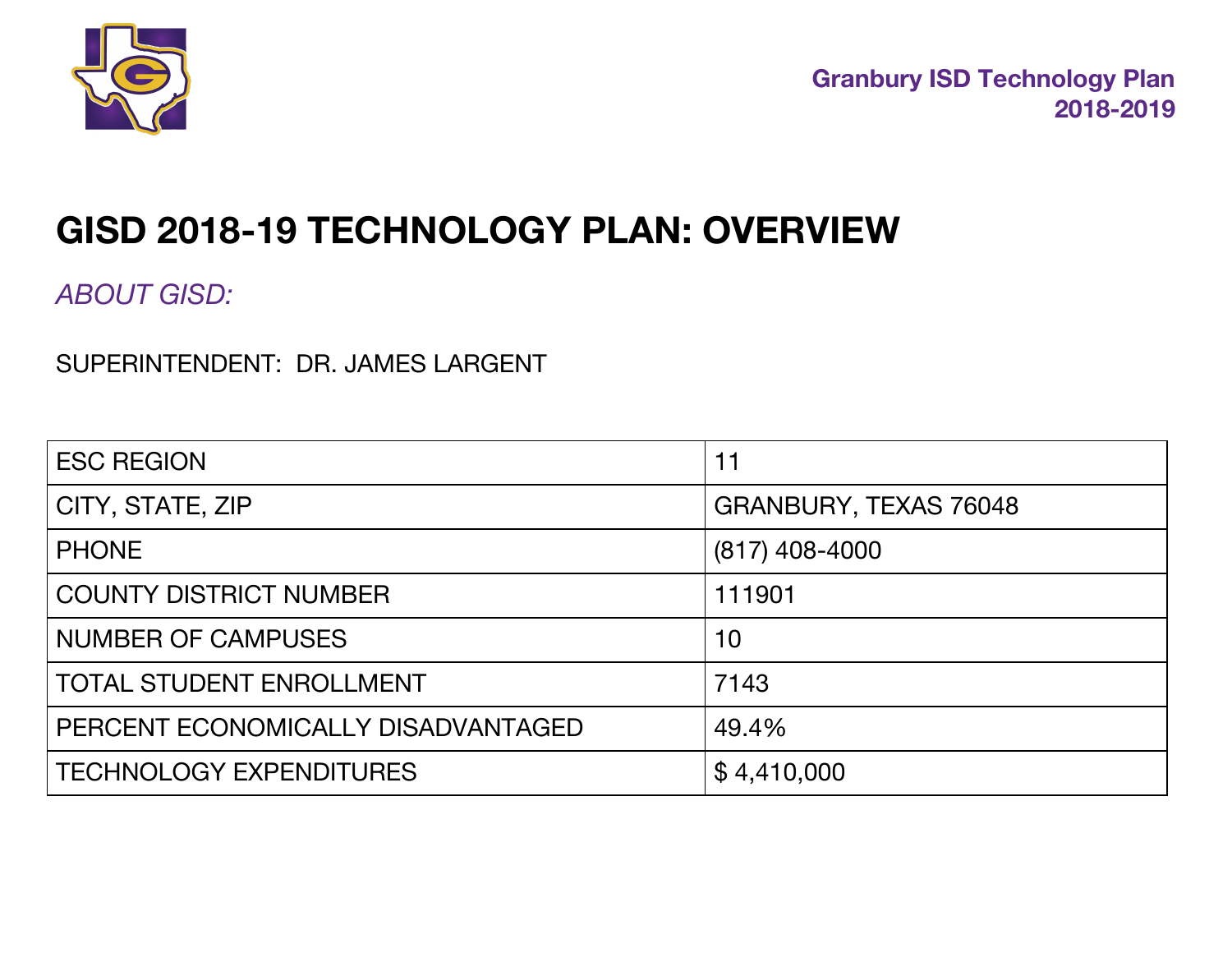

#### SUMMARY:

Granbury Independent School District recognizes that the focus of technology in education is the innovative integration of technology which leads to increased student success. Therefore, GISD's Technology Plan ensures that the necessary and appropriate technology enables students to maximize their potential, foster creativity, promote global citizenship, and attain college readiness. Our goal is that all students and staff become technology literate and be responsible digital citizens; that is, responsibly use appropriate technology to communicate, collaborate, problem solve, improve learning in all subject areas, and access, manage, evaluate, and create information. In addition, staff will seamlessly integrate existing and emerging technologies to facilitate creativity, collaboration, critical thinking and communication. The district will provide an optimal technology infrastructure to support the ongoing transformation of programs, services, and tools throughout every facet of the district. Necessary technologies will be provided to ensure the effective use of technology in instruction and operations. Ongoing professional development will be provided to support all content areas and departments seamlessly incorporating technology.

### NEEDS ASSESSMENT:

#### ASSESSMENT PROCESS

A comprehensive needs assessment utilizing inventories, campus improvement plans, GISD Strategic Plan, usage reports, goals established by the District Advisory Council in the District Improvement Plan, district surveys, and BrightBytes Data is used to analyze the current status of technology in the district and determine future needs. The items analyzed are reflected in our Classroom, Access, Skills, and Environment (CASE) report from data collected from parents, students, and teachers. To facilitate the development of the plan, and to ensure that all areas of Granbury ISD's Strategic Plan (G2020) are considered, the GISD professional development committee, the district advisory committee, and the campus committees are utilized to assist in the development of the needs assessments and campus goals/objectives/activities and evaluations. These various committees are comprised of business leaders, parents, community partners, students, teachers, administrators, and district staff. The core district technology committee compiles the results to ensure a common vision among all stakeholders. Special committees and task forces are created as specific needs arise in order to determine the best means for meeting specific needs.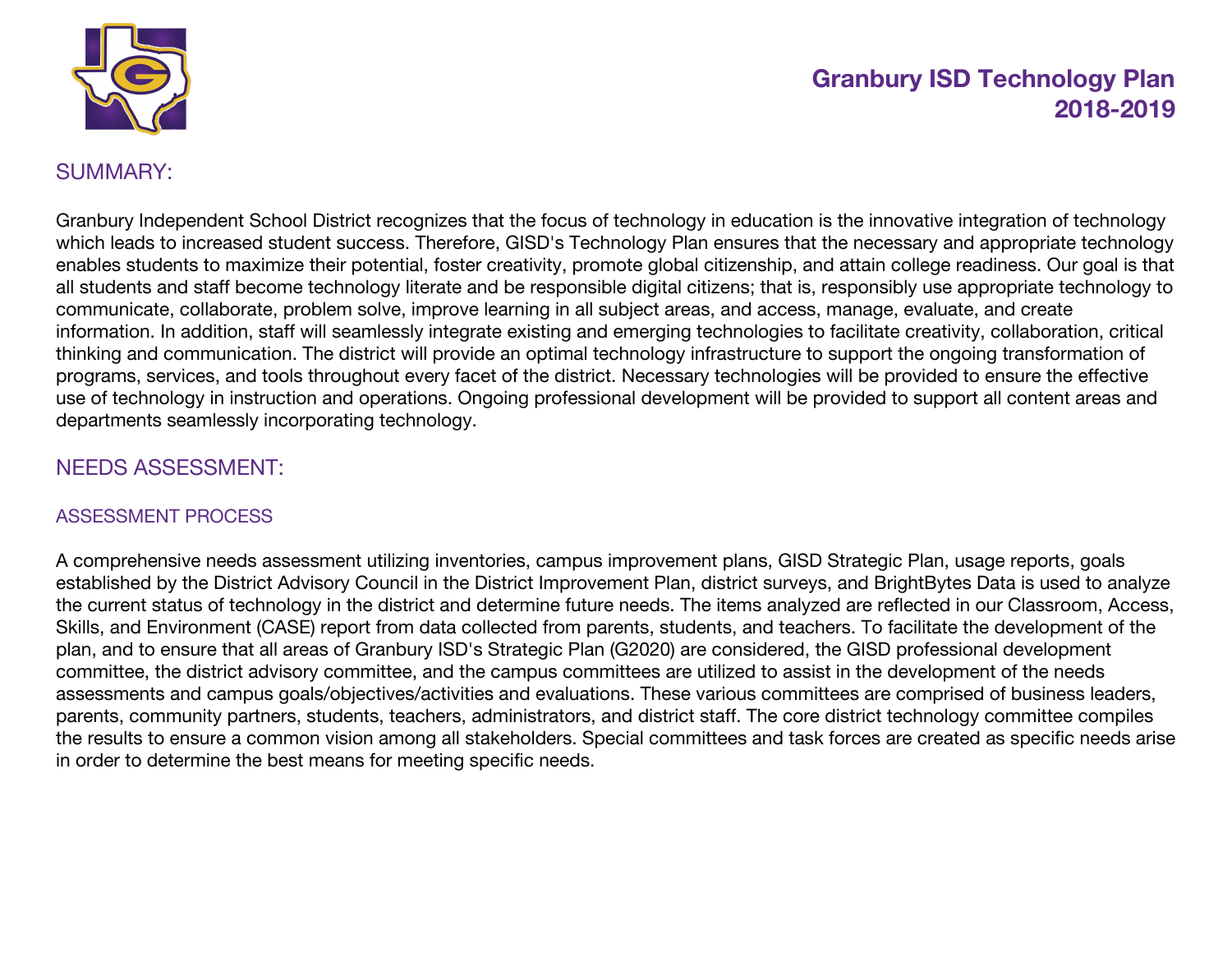

Granbury ISD continues to experience an increased use of technology by both teachers and students. This increase is fostered by expectations of parents, community members and administrators. According to CASE, daily use of technology by both teachers and students in grades PK-8 has maintained a high level since the implementation of the model classroom. Students report increased opportunities to integrate technology while practicing communication, collaboration, creativity, and critical thinking. Increased access to and availability of technology fosters the need for heightened awareness of digital citizenship and focused professional learning for all stakeholders.

Granbury utilizes various software to meet both administrative and educational needs. Skyward is used as both our financial software and our student information systems. The district utilizes an IP telephony communications network. GISD maintains a bridge to ESC 11 for video conferencing with both the region and the state. Schoolwires, along with ESC 11, hosts the GISD website which offers quality, current information to staff, students, and the community. The GISD website is maintained by the Public Information Officer. A responsible use policy (RUP) is in place for both staff and students to ensure adherence to the highest standards of technology use. Staff development is provided during summer months and during the school year, both face-to-face and virtually.

Technology hardware is purchased via a centralized purchasing process to ensure standardization of all equipment. Hardware includes model classroom equipment, access points, switches, voice gateways, servers, storage, and student and teacher devices. GISD currently supports a 10GB wide-area-network to all campuses. A state of the art network operations center (NOC) serves the needs of the district. The NOC utilizes a state of the art hot aisle containment system and a generator to maintain connectivity at all times. An offsite disaster recovery solution is in place. The district provides 2000MB of internet bandwidth and is investigating an increase to support the educational needs and demands of our digital resources.

GISD will continue to ensure appropriate resources are in place to support and maintain networks and equipment. 24/7 access is critical. To maintain the ability to meet the needs of the students and staff, resources must be continuously evaluated. Changes in curriculum needs, such as online testing, online textbooks and other resources require addition and updates to the district's software, servers, network, and telephone equipment. The need continues for the district to provide timely access to information and to have the ability to easily share that information with students, parents, and the community. Continuing to expand the density of the wireless network to support multiple devices per student is also a top priority.

GISD will continue to maintain existing support contracts and lease agreements, a valid replacement cycle of technology equipment, enhance communication within the district, and continuously investigate the latest advancements in technology to ensure GISD students are equipped to succeed.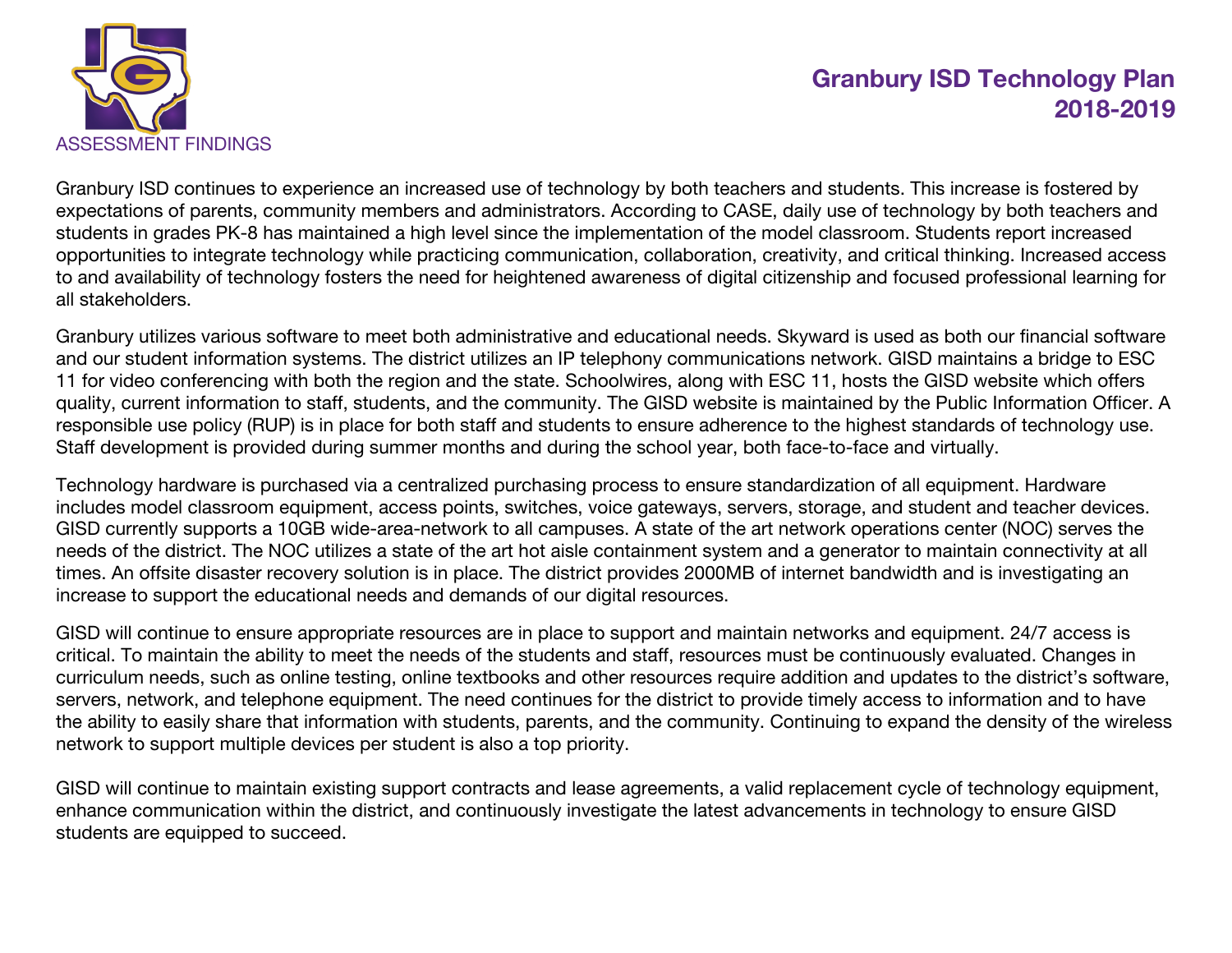

### VISION STATEMENT

All students are equipped with skills to be inspired, contributing citizens excelling in any chosen endeavor within a dynamic global society.

### MISSION STATEMENT

Our mission, in collaboration with unique partnerships, is to provide a rigorous academic curriculum along with enriching and individualized opportunities empowering every student to compete in an ever-changing world.

#### G2020 GOAL STATEMENT

We will provide an optimal technology infrastructure to support the on-going transformation of programs, services, and tools throughout every facet of the district.

### ● **Objective 1**

*Ensure a robust infrastructure able to support the increasing demands of programs, services and the use of digital resources*

- o Strategy 1: Maintain infrastructure that facilitates communication, instruction and other educational services
- o Strategy 2: Ensure appropriate resources are in place to support and maintain networks and equipment
- o Strategy 3: Ensure students have access to appropriate technologies to meet their learning needs

### ● **Objective 2**

*Facilitate access to all GISD resources both at and away from school*

- o Strategy 1: Provide cloud-based resources to facilitate instruction
- o Strategy 2: Provide wireless network for students, parents and community members to utilize non-district devices
- o Strategy 3: Provide solutions for student access to resources at home
- o Strategy 4: Maintain a mobile learning unit to provide resources away from school
- o Strategy 5: Increase awareness of connected learning opportunities to facilitate collaboration and global citizenship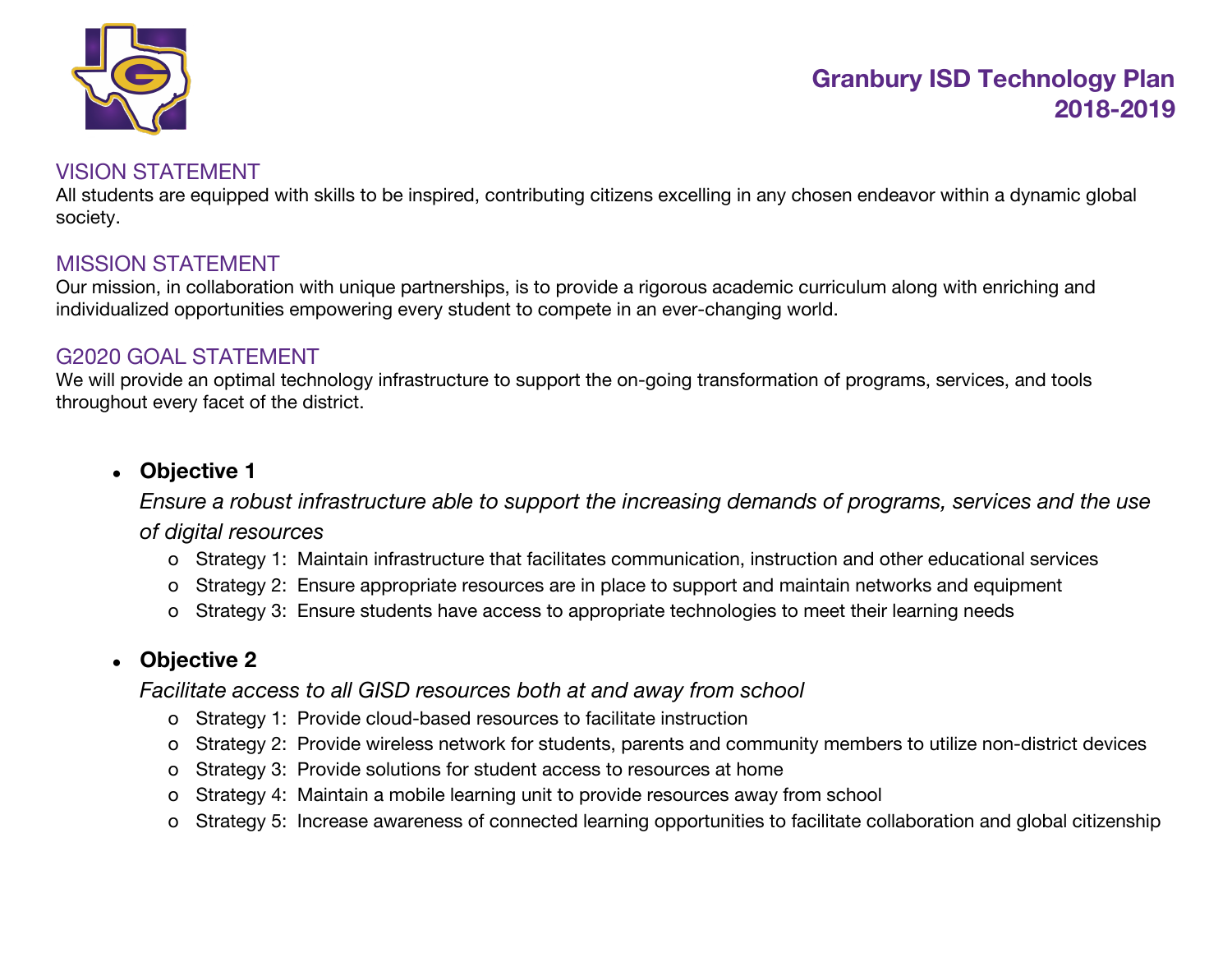

### ● **Objective 3**

*Support all content areas and departments seamlessly incorporating technology*

- o Strategy 1: Provide PD targeting teacher use of the 4Cs, multimedia skills, and strategies for managing a technology driven classroom
- o Strategy 2: Sustain use of Google Suite for Education
- o Strategy 3: Provide PD to enhance classroom environment through technology centers
- o Strategy 4: Foster relationships and maximize communication among all GISD stakeholders
- o Strategy 5: Employ technology as a tool to facilitate data-driven decision making, access and maintain necessary records, and streamline reporting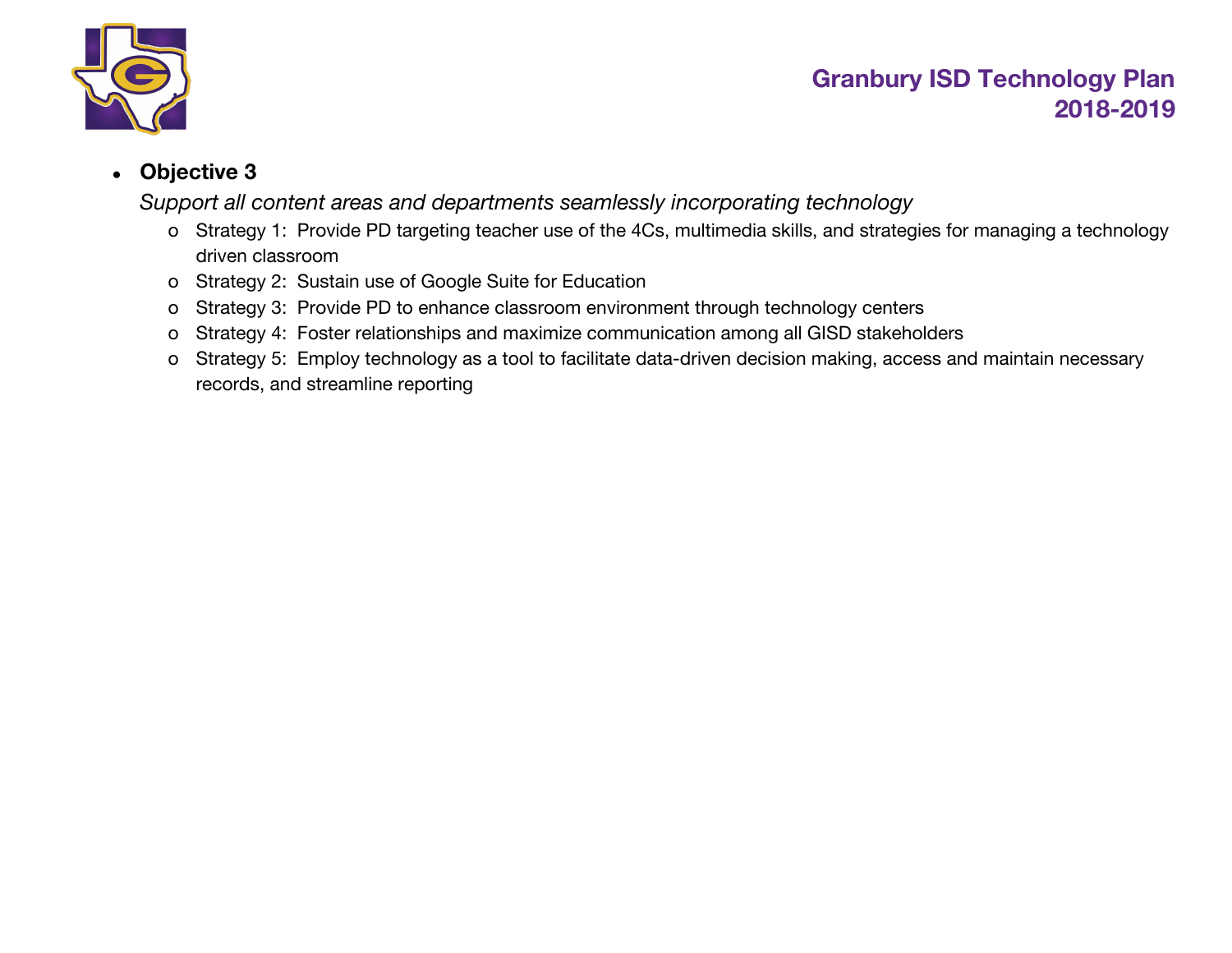

# **GOAL:**

We will provide an optimal technology infrastructure to support the on-going transformation of programs, services, and tools throughout every facet of the district.

### *OBJECTIVE 1:*

Ensure a robust infrastructure able to support the increasing demands of programs, services and the use of digital *resources*

| <b>Supporting</b><br><b>CASE</b><br><b>Data</b><br><b>Variables</b> | <b>CLASSROOM</b><br>• 81% of students report frequency of computer use in the classroom at least once per week<br>56% of students report daily computer use in the classroom<br><b>ACCESS</b><br>• 69% of teachers report high quality internet speed<br><b>SKILLS</b><br>• 387 teachers had direct instruction in technology integration<br>o (Technology Driven Classroom only)<br><b>ENVIRONMENT</b> |  |
|---------------------------------------------------------------------|---------------------------------------------------------------------------------------------------------------------------------------------------------------------------------------------------------------------------------------------------------------------------------------------------------------------------------------------------------------------------------------------------------|--|
|                                                                     | • 524 classrooms have a wireless access point<br>5820 Chromebooks, 2500 iPads, and 1308 Chromeboxes have been deployed                                                                                                                                                                                                                                                                                  |  |
|                                                                     | <b>LRPT</b>                                                                                                                                                                                                                                                                                                                                                                                             |  |
| Teaching & Learning                                                 | Education & Professional Development<br>Leadership, Administration & Instructional Support                                                                                                                                                                                                                                                                                                              |  |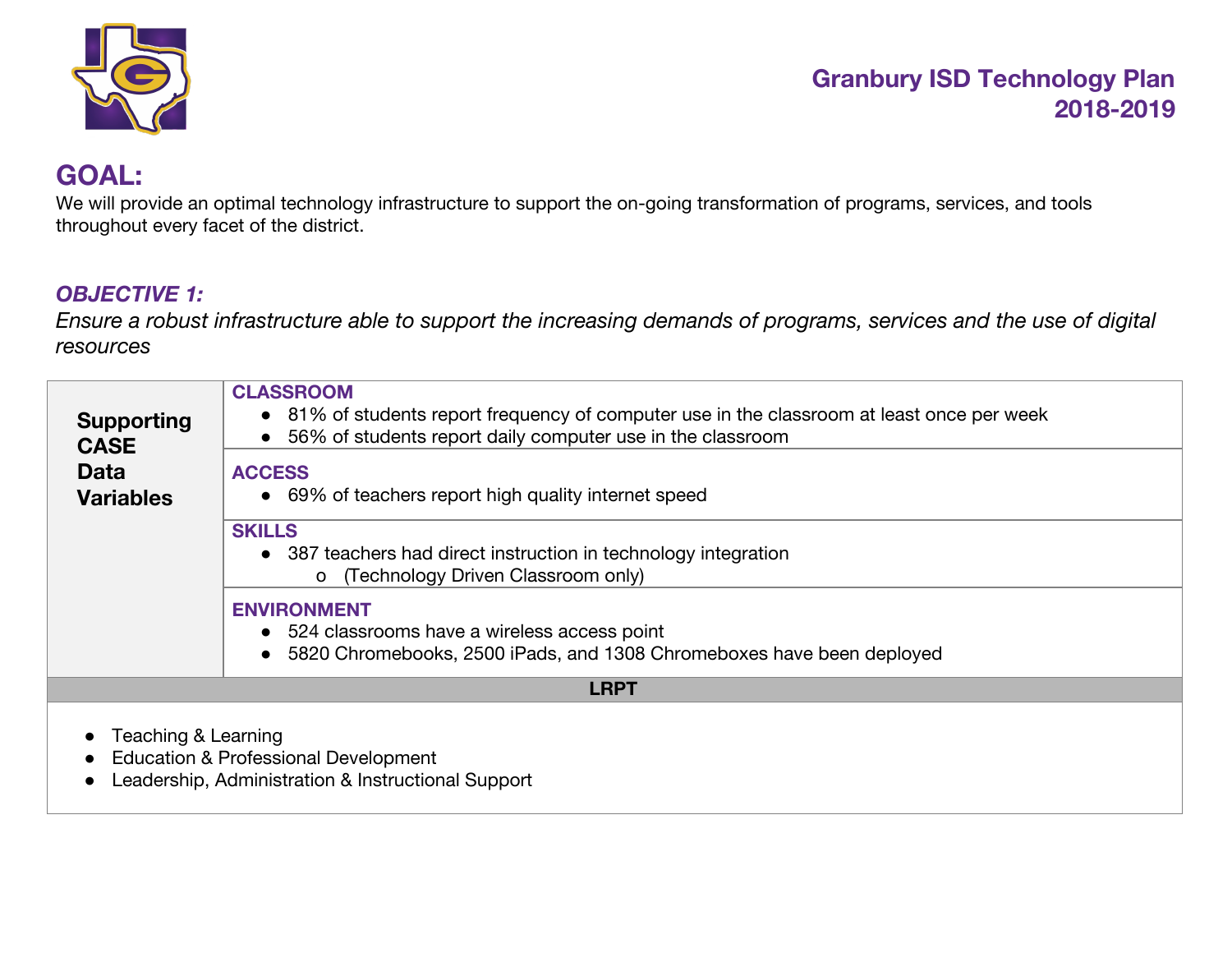

#### STRATEGY 1

Maintain infrastructure that facilitates communication, instruction and other educational services

Through G2020 and funding provided through the bond, a significant investment in infrastructure is in progress. A 10GB WAN is in place for all campuses. A minimum of 2Gbps filtered internet access is provided. An access point is installed in every classroom to accommodate at least one device per student. GISD maintains a VOIP solution for all campuses. All network equipment is maintained according to industry standard. The network operations center (NOC) is an integral part of this process.

| <b>LRPT</b>                      | Owner                                  | <b>Timeline</b>     | <b>Budget/Resources</b>                                                                                                                                                                                                                                                                                                                                                                                  | <b>Success Measure</b>                                                                                                                                                                                                                                                                                               |
|----------------------------------|----------------------------------------|---------------------|----------------------------------------------------------------------------------------------------------------------------------------------------------------------------------------------------------------------------------------------------------------------------------------------------------------------------------------------------------------------------------------------------------|----------------------------------------------------------------------------------------------------------------------------------------------------------------------------------------------------------------------------------------------------------------------------------------------------------------------|
| Infrastructure for<br>Technology | Director of<br>$\bullet$<br>Technology | July 2018-June 2019 | \$2,000,000<br>Funding sources include<br>eRate funds, bond funds,<br>and the technology<br>budget<br>All necessary<br>forms on file with<br><b>USAC</b><br>Valid support<br>contracts<br>Industry standard<br>equipment<br>Necessary<br>Storage<br>Environment<br>Internet filtering<br>software in place<br>according to rules<br>and regulations<br>Valid ISDN Prime<br>Interfaces with<br><b>DID</b> | Uninterrupted availability of<br>$\bullet$<br>necessary access to resources<br>Valid fiber optic lease contract<br>$\bullet$<br>Valid internet service contracts<br>Technology inventory<br>Network statistics<br>Valid telephone service<br>contract<br>Partnership with ESC XI<br>$\bullet$<br>Internet Consortium |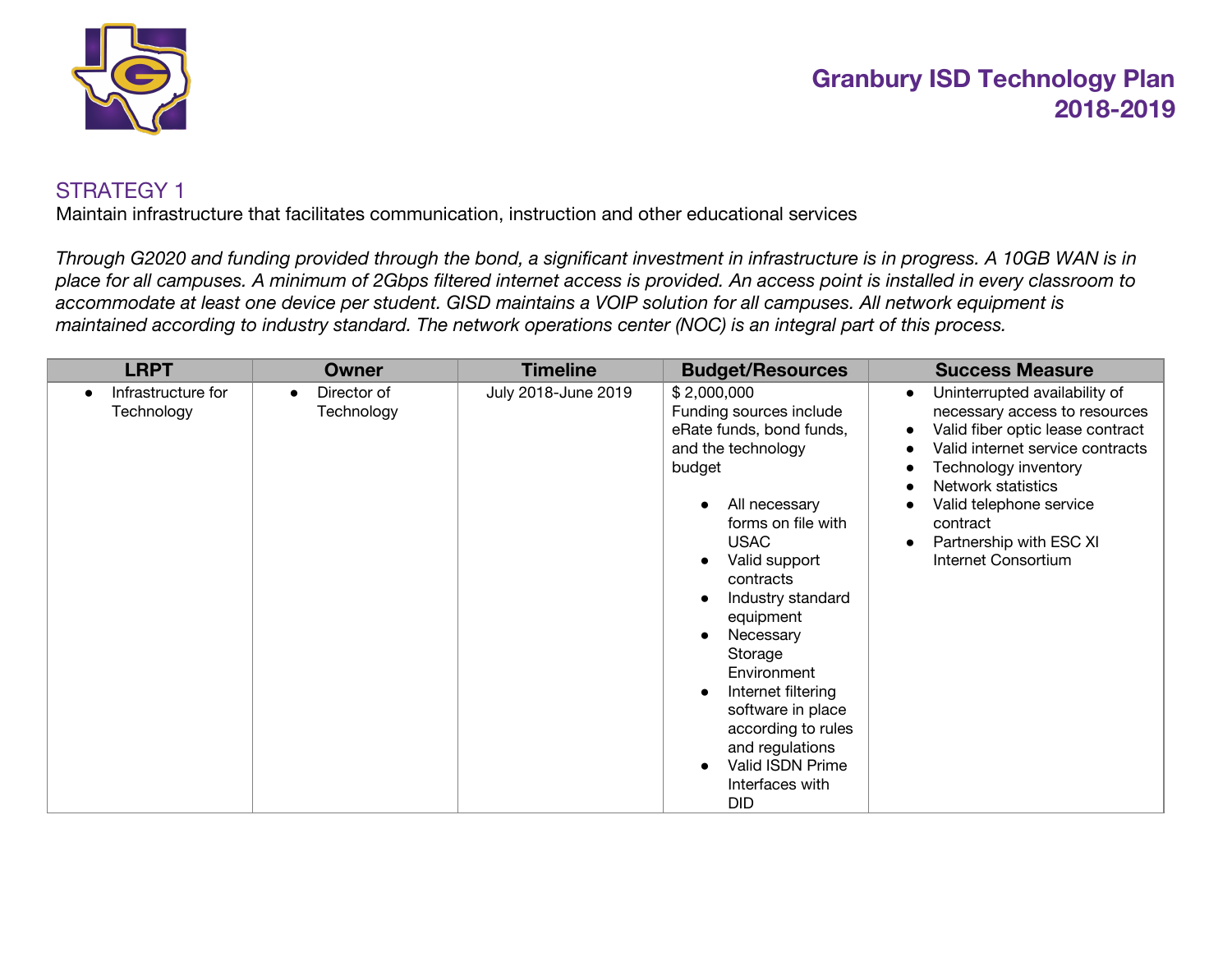

#### STRATEGY 2

Ensure appropriate resources are in place to support and maintain networks and equipment

With the increased reliance on technology, it is imperative that GISD experience minimal downtime. To ensure this, GISD maintains valid support contracts for mission critical software and hardware. Battery-powered backups are in place in all racks, as well as a generator in the network operations center (NOC). GISD also stays current on domain name registration, district-owned IP blocks, licensing for all software for both servers and end-user equipment. A disaster recovery solution is also in place, including hardware *and software.*

| <b>LRPT</b>                      | Owner                                  | <b>Timeline</b>     | <b>Budget/Resources</b>                                                                                                                                                                                                                                       | <b>Success Measure</b>                                                                                                                                                                                                                                                                                     |
|----------------------------------|----------------------------------------|---------------------|---------------------------------------------------------------------------------------------------------------------------------------------------------------------------------------------------------------------------------------------------------------|------------------------------------------------------------------------------------------------------------------------------------------------------------------------------------------------------------------------------------------------------------------------------------------------------------|
| Infrastructure for<br>Technology | Director of<br>$\bullet$<br>Technology | July 2018-June 2019 | \$175,000<br>Funding sources include<br>the technology budget<br>SmartNet<br>Microsoft<br><b>Licenses</b><br>ARIN registration<br><b>Extreme Contracts</b><br>UPS in place<br>$\bullet$<br>Generator for<br>NOC.<br><b>Disaster Recovery</b><br>Documentation | Valid license agreements<br>$\bullet$<br>Valid support contracts<br>$\bullet$<br>Full access to both IPv4 & IPv6<br>$\bullet$<br>networks<br>Technology inventory<br>$\bullet$<br>Network statistics<br>$\bullet$<br>Content filtering software<br>$\bullet$<br><b>Valid SSL Certificates</b><br>$\bullet$ |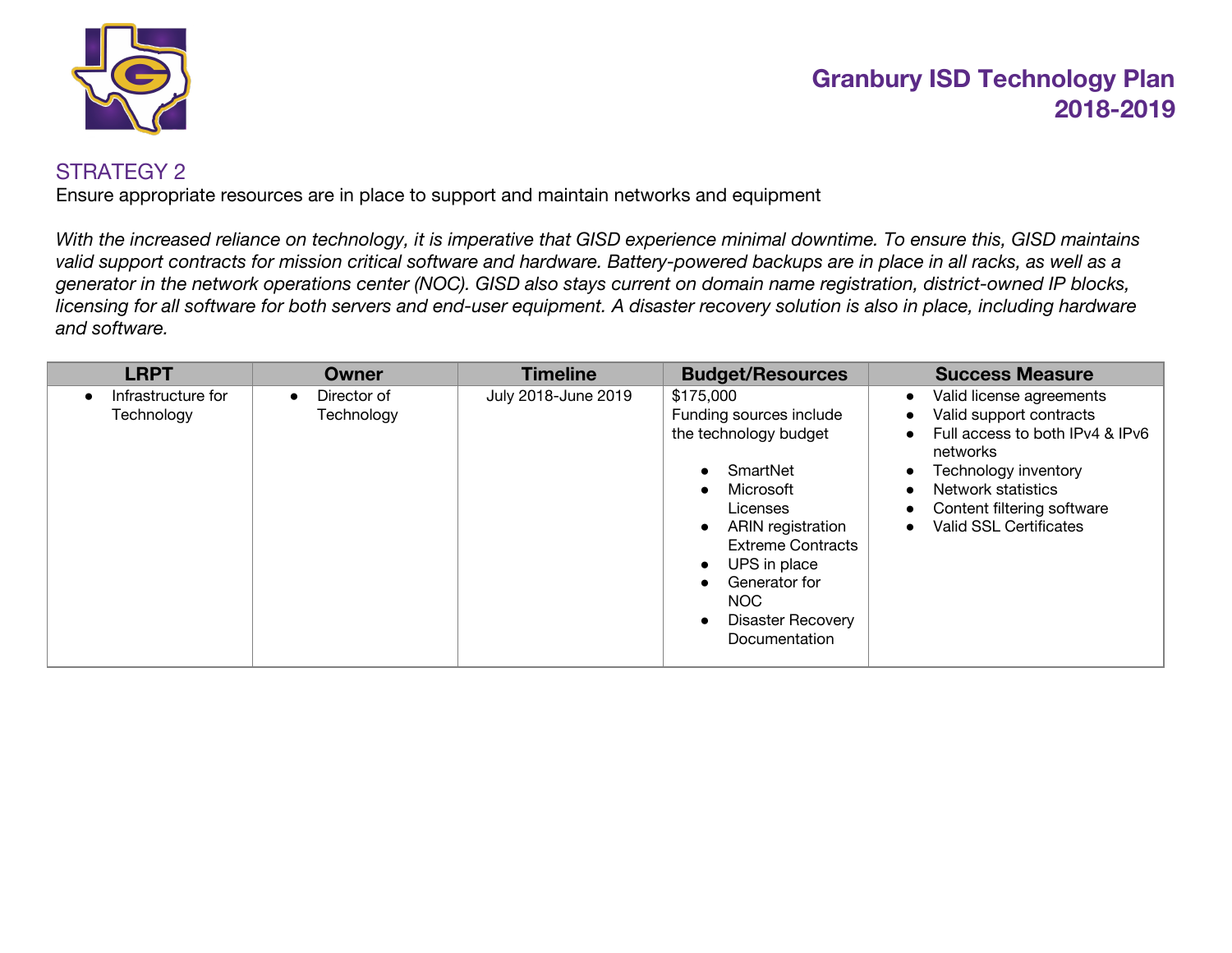

Ensure students have access to appropriate technologies to meet their learning needs

GISD strives to provide all students with access to technology at all times. Through the bond, ten mobile devices or access to mobile labs are available in every classroom for student use, as well a mounted projector, document camera, classroom audio, and teacher station for instructional use. A variety of devices in mobile labs are available for department/grade level use including iPads, Chromebooks and Windows machines. Assistive technology is available to meet the needs of students requiring additional technologies. GISD strives to maintain a 5-year replacement cycle for teacher, student, and staff equipment not funded with bond money. Our goal is to expose students to a variety of technologies and ensure that they are able to select the most effective tool to *accomplish the task at hand.*

| <b>LRPT</b>                      | Owner                  | <b>Timeline</b>     | <b>Budget/Resources</b>                                                                                                                                                                                                                                         | <b>Success Measure</b>                                                                                                                                                                                                                  |
|----------------------------------|------------------------|---------------------|-----------------------------------------------------------------------------------------------------------------------------------------------------------------------------------------------------------------------------------------------------------------|-----------------------------------------------------------------------------------------------------------------------------------------------------------------------------------------------------------------------------------------|
| Infrastructure for<br>Technology | Director of Technology | July 2018-June 2019 | \$1,500,000<br>Funding sources include<br>bond funds, and the<br>technology budget.<br>Chromebooks<br>iPads<br>Windows devices<br>Teacher stations<br>Document<br>Cameras<br>Projectors<br>Audio<br>Assistive<br>Technology<br>Mobile Labs<br>Distance Learning | Assistive technology inventory<br>$\bullet$<br>Replacement cycle<br>Devices readily available in<br>classrooms<br>Necessary access in all<br>$\bullet$<br>instructional areas<br><b>Distance Learning</b><br>$\bullet$<br>opportunities |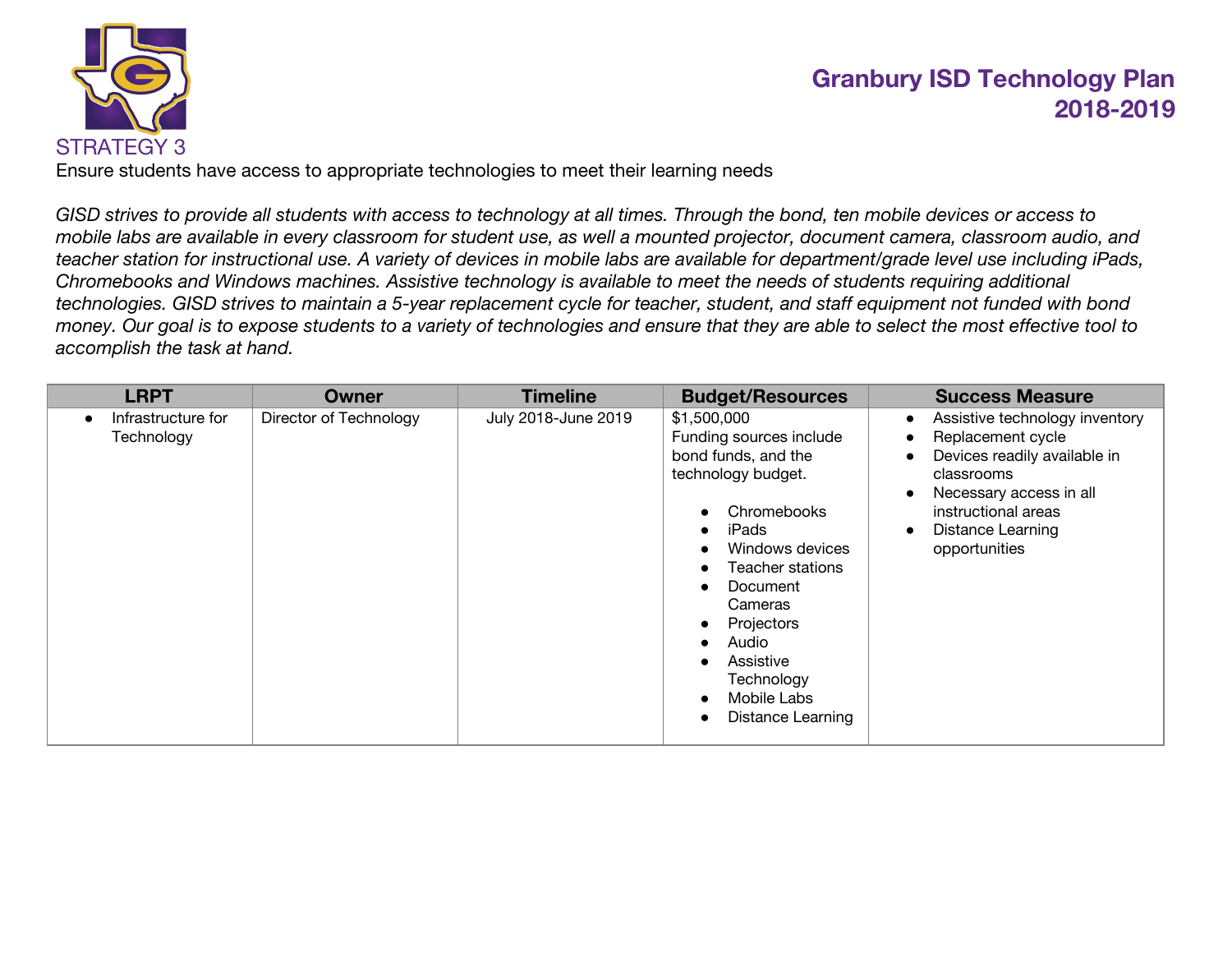

### *OBJECTIVE 2:*

*Facilitate access to all GISD resources both at and away from school*

| <b>Supporting</b><br><b>CASE</b><br><b>Data</b> | <b>CLASSROOM</b><br>• 91% of teachers believe that using technology enhances student learning<br>69% of students believe that using technology enhances their learning |
|-------------------------------------------------|------------------------------------------------------------------------------------------------------------------------------------------------------------------------|
| <b>Variables</b>                                | <b>ACCESS</b><br>94% of students have access to internet at home<br>85% of students have access to a device at home                                                    |
|                                                 | <b>SKILLS</b><br>• 80% of students reported ease of collaborating using online documents as easy                                                                       |
|                                                 | <b>ENVIRONMENT</b><br>• 58% of students are allowed to use personal devices in class for academic reasons                                                              |
|                                                 | <b>LRPT</b>                                                                                                                                                            |
| Teaching & Learning                             | Education & Professional Development<br>Leadership, Administration & Instructional Support                                                                             |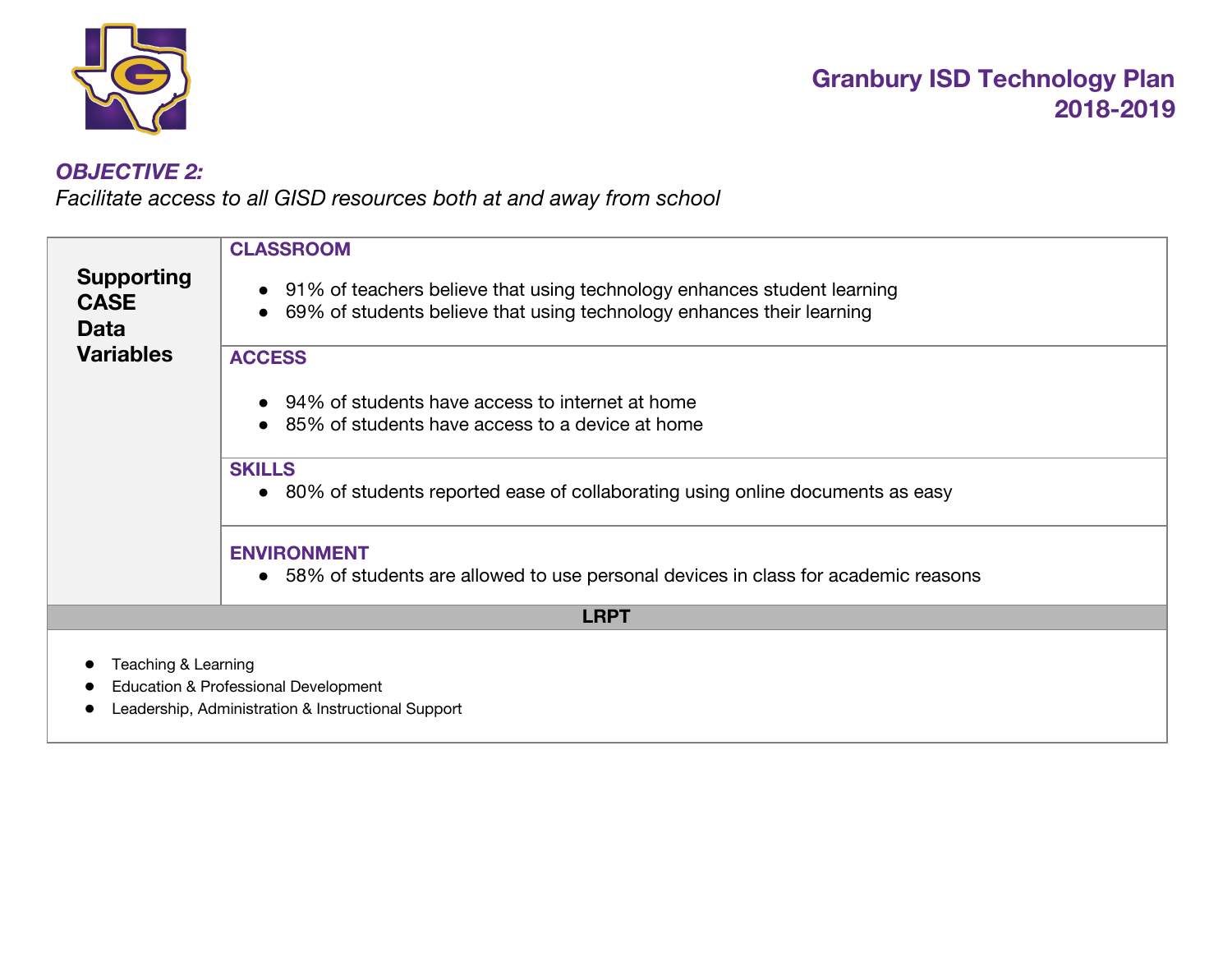

#### STRATEGY 1

Provide cloud-based resources to facilitate instruction

With increased reliance on technology, it is imperative that students and teachers have access to resources both at school and away from school. GISD has implemented G Suite to help facilitate this process. All curriculum documents are in Drive. Students and staff also have unlimited storage for files in Drive. GISD is also working to implement as many cloud/internet based programs as possible *to help facility 24/7 access to all resources.*

| <b>LRPT</b>              | <b>Owner</b>                                                                                                                                                 | <b>Timeline</b>     | <b>Budget/Resources</b>                                                                                                                                                                                                                                                                                                                                                                                                                                                                                         | <b>Success Measure</b>                                                                                                                                               |
|--------------------------|--------------------------------------------------------------------------------------------------------------------------------------------------------------|---------------------|-----------------------------------------------------------------------------------------------------------------------------------------------------------------------------------------------------------------------------------------------------------------------------------------------------------------------------------------------------------------------------------------------------------------------------------------------------------------------------------------------------------------|----------------------------------------------------------------------------------------------------------------------------------------------------------------------|
| Teaching and<br>Learning | Director of<br>$\bullet$<br>Technology<br>Instructional<br>$\bullet$<br>Technology<br>Campus Admin<br>$\bullet$<br>Classroom<br>Teachers<br>Curriculum Dept. | July 2018-June 2019 | \$230,000<br>Funding sources:<br>Technology Budget, IMA,<br>Curriculum Budget,<br>Campus Budgets, Special<br><b>Education Budget</b><br><b>G</b> Suite<br>$\bullet$<br>Nearpod<br>Library Software<br><b>Databases</b><br><b>Online Textbooks</b><br><b>BrainPop</b><br>$\bullet$<br>OdysseyWare<br>Renaissance<br>Learning<br>Microsoft Suite<br>$\bullet$<br>Imagine Learning<br><b>Discovery</b><br>$\bullet$<br>Education<br><b>AudioBooks</b><br>$\bullet$<br>Other necessary<br>instructional<br>software | Cloud-based curriculum<br>$\bullet$<br>documents<br>Cloud-based storage<br>Feedback from students &<br>teachers<br>Usage statistics from all<br>educational software |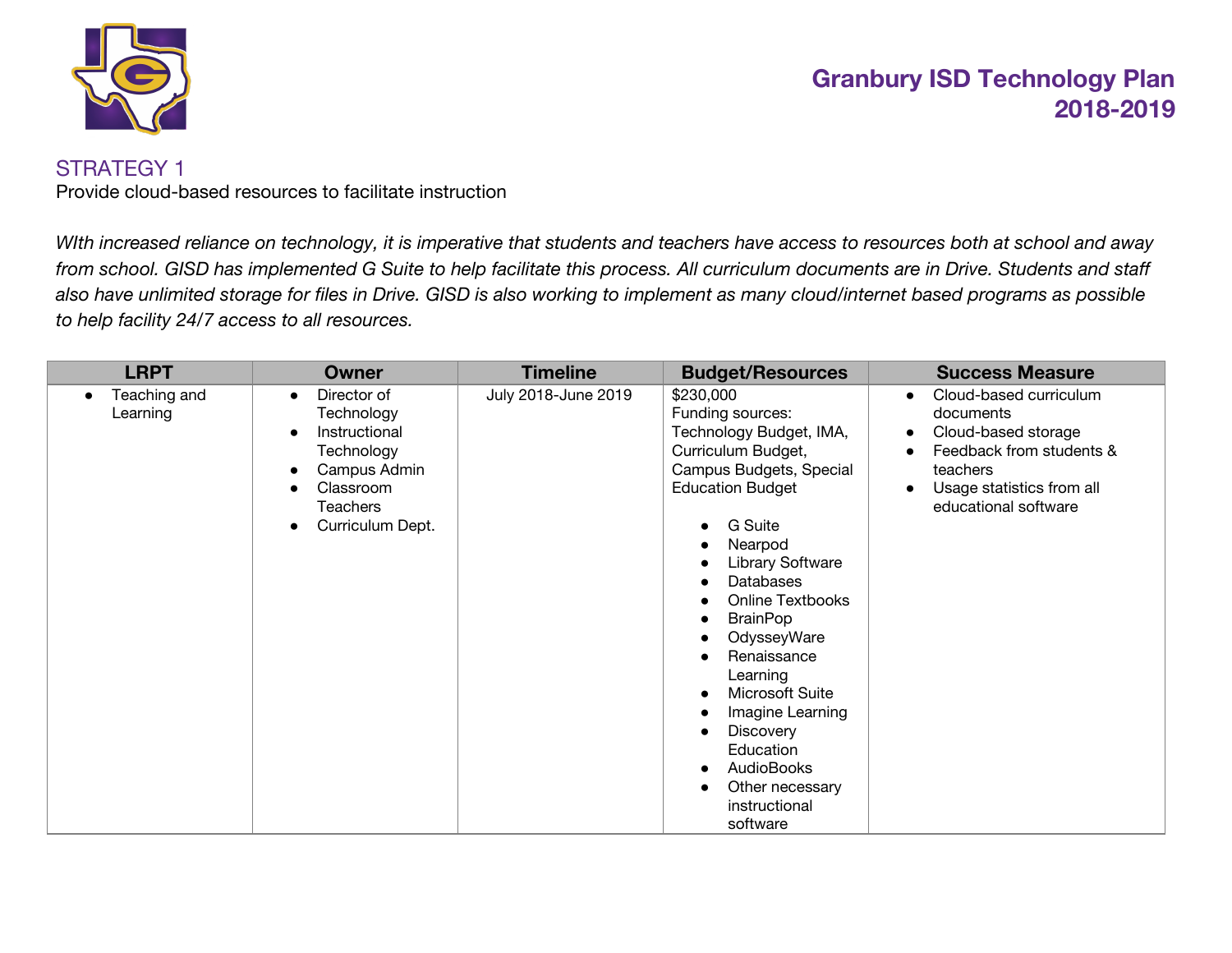

Provide wireless network for students, parents and community members to utilize non-district devices

Through G2020 and funding provided through the bond, a significant investment in infrastructure is in progress. An access point is installed in every classroom to accommodate at least one device per student. Because of the feasibility of maintaining a 1:1 *environment, GISD is investing in the infrastructure necessary to support any device, including student-owned devices.*

| <b>LRPT</b>                      | Owner                                  | <b>Timeline</b>     | <b>Budget/Resources</b>                                                                                                                                                                                          | <b>Success Measure</b>                                                                                                                                 |
|----------------------------------|----------------------------------------|---------------------|------------------------------------------------------------------------------------------------------------------------------------------------------------------------------------------------------------------|--------------------------------------------------------------------------------------------------------------------------------------------------------|
| Infrastructure for<br>Technology | Director of<br>$\bullet$<br>Technology | July 2018-June 2019 | No specific budget<br>required for this item. All<br>covered in access for<br>GISD owned equipment.<br>GISD technology staff will<br>ensure this filtered,<br>monitored connection is<br>available at all times. | Visible SSID for non-district<br>$\bullet$<br>devices<br>Filtered internet<br>$\bullet$<br>Available login for GISD<br>$\bullet$<br>students and staff |

### STRATEGY 3

Provide solutions for student access to resources at home

With 24/7 access demands, GISD wants to ensure all students have access when they need it, even it if is away from school. The GISD technology staff will investigate options for filtered internet access options available for checkout from campus librarians.

| <b>LRPT</b>            | Owner                     | <b>Timeline</b>     | <b>Budget/Resources</b>                                                                                                                                                       | <b>Success Measure</b>                                                                                               |
|------------------------|---------------------------|---------------------|-------------------------------------------------------------------------------------------------------------------------------------------------------------------------------|----------------------------------------------------------------------------------------------------------------------|
| Teaching &<br>Learning | Director of<br>Technology | July 2018-June 2019 | \$20,000<br>We have only one year of<br>data to compare, therefore<br>no specific budget has<br>been outlined at this time,<br>resources are being<br>monitored at this time. | Student checkout reports on<br>campuses<br>Software statistics<br>Kajeet filtered hotspots<br>available for checkout |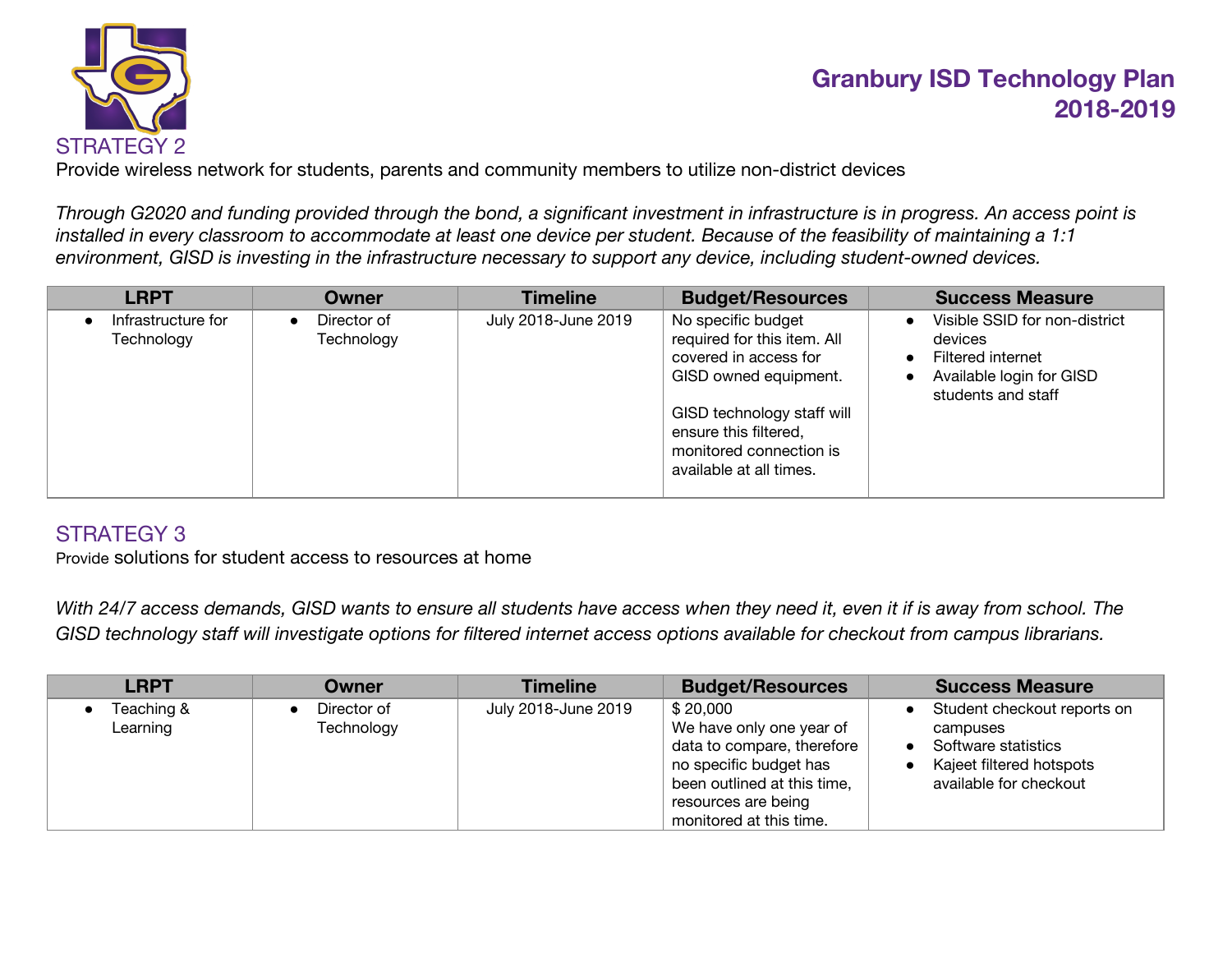

Provide a mobile learning unit to provide resources away from school

G2020 outlined a mobile learning unit to travel with staff and community volunteers throughout our school district to promote and provide resources not otherwise available. Filtered wireless internet access is available on the mobile learning unit, as well as district owned devices such as iPads and Chromeboxes. GISD is also investigating filtered internet access on the travel buses so *that students can work while traveling out of district.*

| <b>LRPT</b>                                                 | <b>Owner</b>                                                                                                                 | <b>Timeline</b>       | <b>Budget/Resources</b>                                                                                                                                               | <b>Success Measure</b>                                           |
|-------------------------------------------------------------|------------------------------------------------------------------------------------------------------------------------------|-----------------------|-----------------------------------------------------------------------------------------------------------------------------------------------------------------------|------------------------------------------------------------------|
| Leadership,<br>Administration &<br>Instructional<br>Support | Director of<br>$\bullet$<br>Technology<br>Director of<br>$\bullet$<br>Curriculum<br>Assistant<br>$\bullet$<br>Superintendent | July 2018 - June 2019 | \$15,000<br>Funding sources include<br>campus budgets, the<br>technology budget and<br>the curriculum department<br>budget.<br>Wireless contract<br>Available devices | Mobile learning unit usage<br>reports<br>Internet usage on buses |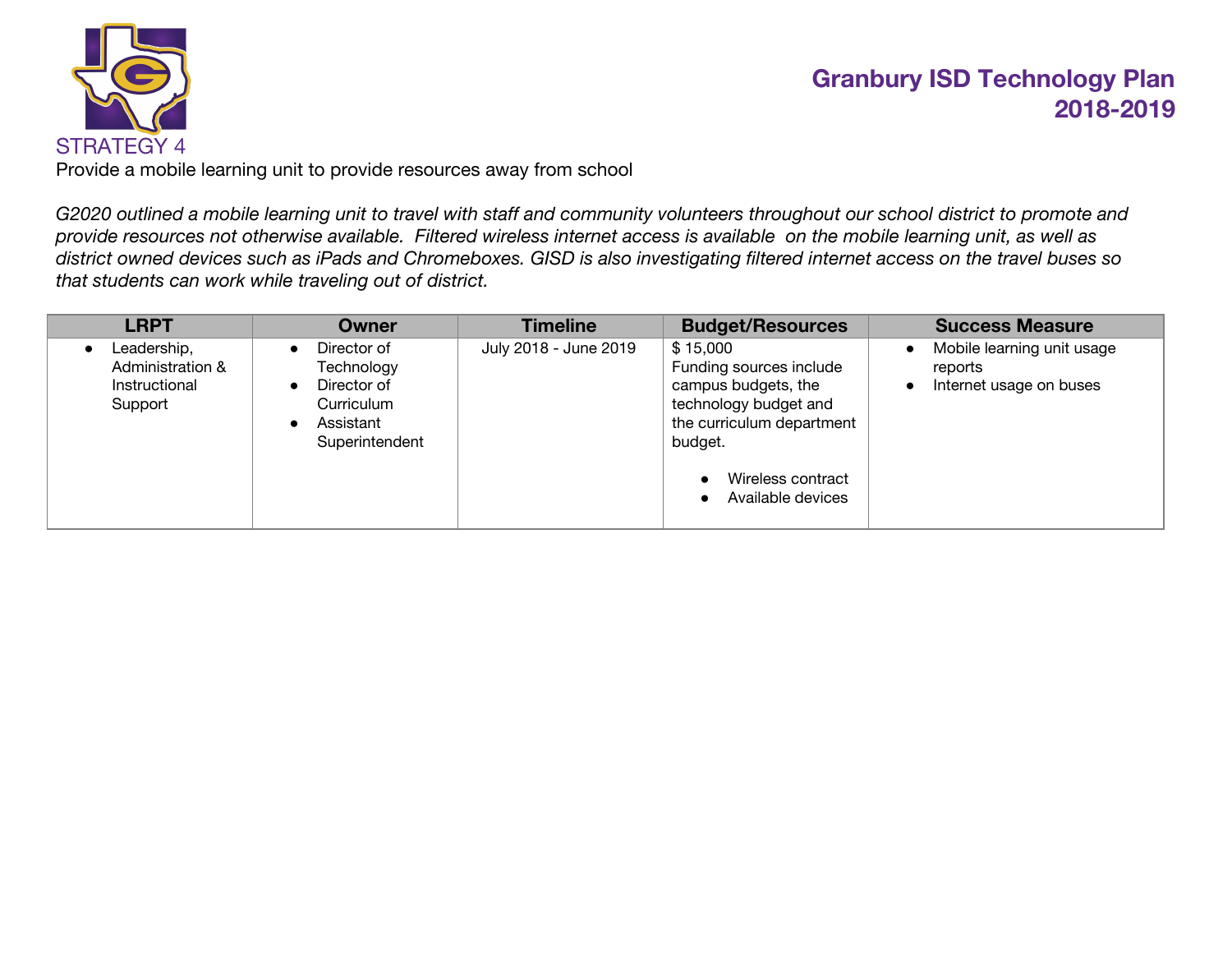

#### STRATEGY 5

Increase awareness of connected learning opportunities to facilitate collaboration and global citizenship

Due to the demands of a global workforce for problem solving rather than specific skills, students must be provided learning opportunities in real-world scenarios. Students must have the opportunity to experience and use resources outside their classrooms which are relevant and timely. GISD will also ensure that all students are educated, responsible digital citizens and understand the impact this has on their learning and their future. Grade-level appropriate lessons will be shared and implemented by the end of the first six weeks of school. All students and staff will sign a Responsible Use Policy and understand the consequences of violating this *policy.*

| <b>LRPT</b>                                                          | <b>Owner</b>                                                                       | <b>Timeline</b>       | <b>Budget/Resources</b>                                                                                                                                                                                            | <b>Success Measure</b>                                                                                         |
|----------------------------------------------------------------------|------------------------------------------------------------------------------------|-----------------------|--------------------------------------------------------------------------------------------------------------------------------------------------------------------------------------------------------------------|----------------------------------------------------------------------------------------------------------------|
| Teaching &<br>Learning<br>Education &<br>Professional<br>Development | Director of<br>$\bullet$<br>Technology<br>Instructional<br>$\bullet$<br>Technology | July 2018 - June 2019 | \$10,000<br>Funding sources include<br>the technology budget<br>Lessons in Google<br>Drive<br>Social Media<br><b>Statistics</b><br>Appropriate usage<br>modeling<br>Staff development<br>on digital<br>citizenship | <b>BrightBytes Data</b><br>$\bullet$<br><b>Teacher Lesson Plans</b><br>Monitoring of Social Media<br>$\bullet$ |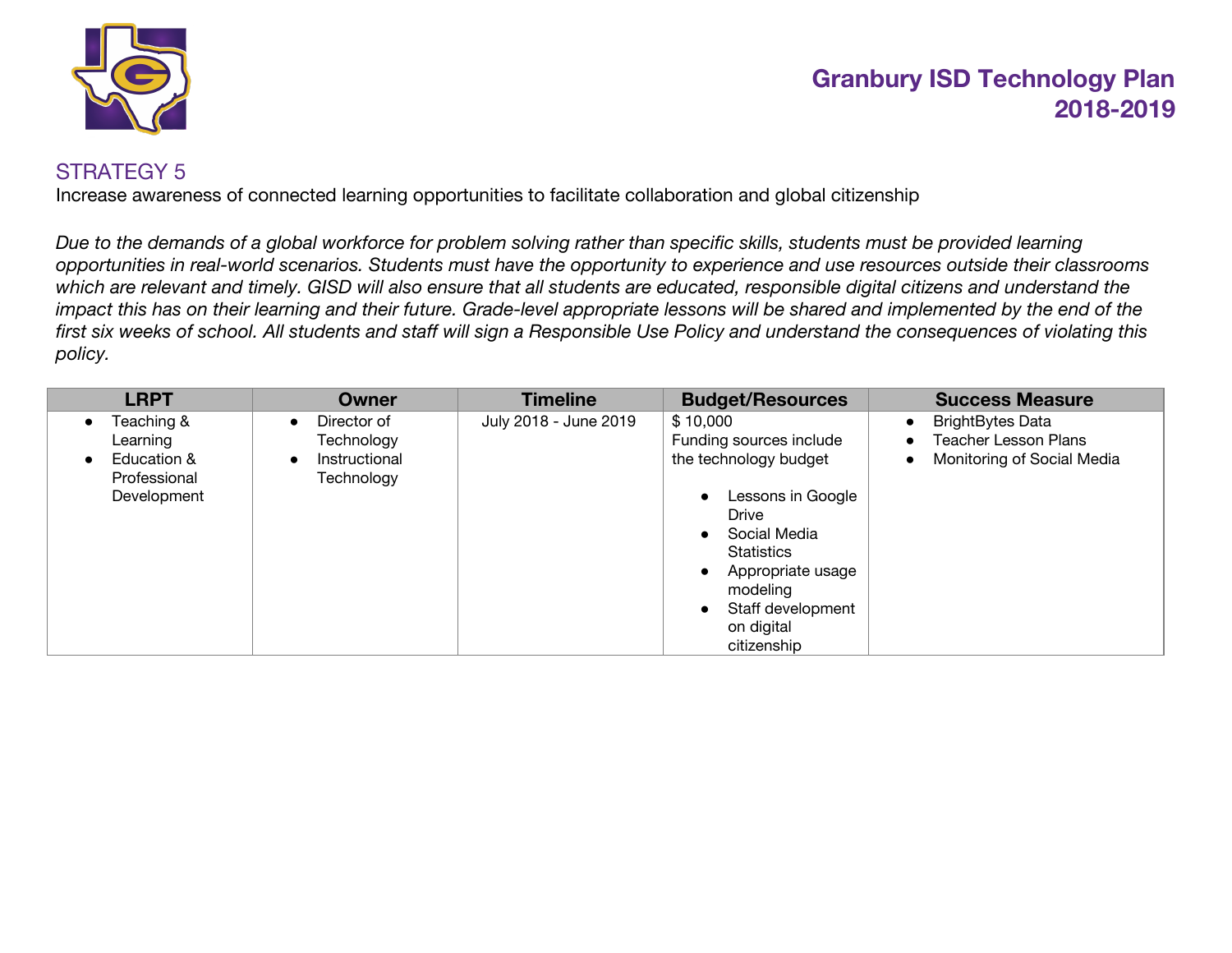

### *OBJECTIVE 3:*

Support all content areas and departments seamlessly incorporating technology

| <b>Supporting</b><br><b>CASE</b> | <b>CLASSROOM</b><br>73% of students are asked to collaborate online with classmates at least monthly<br>55% of students are asked to solve authentic problems using technology at least monthly                                                                                   |  |  |  |
|----------------------------------|-----------------------------------------------------------------------------------------------------------------------------------------------------------------------------------------------------------------------------------------------------------------------------------|--|--|--|
| <b>Data</b><br><b>Variables</b>  | <b>ACCESS</b><br>89% of teachers can get devices for their students when needed more than half the time                                                                                                                                                                           |  |  |  |
|                                  | <b>SKILLS</b><br>47% of teachers have expressed interest in PD in multimedia skills<br>43% of teachers have expressed interest in PD in classroom management with technology<br>41% of teachers have expressed interest in PD using technology tools to promote critical thinking |  |  |  |
|                                  | <b>ENVIRONMENT</b><br>85% of teachers report they get support for technology issues within 24 hours                                                                                                                                                                               |  |  |  |
|                                  | <b>LRPT</b>                                                                                                                                                                                                                                                                       |  |  |  |
| Teaching & Learning              | Education & Professional Development<br>Leadership, Administration & Instructional Support                                                                                                                                                                                        |  |  |  |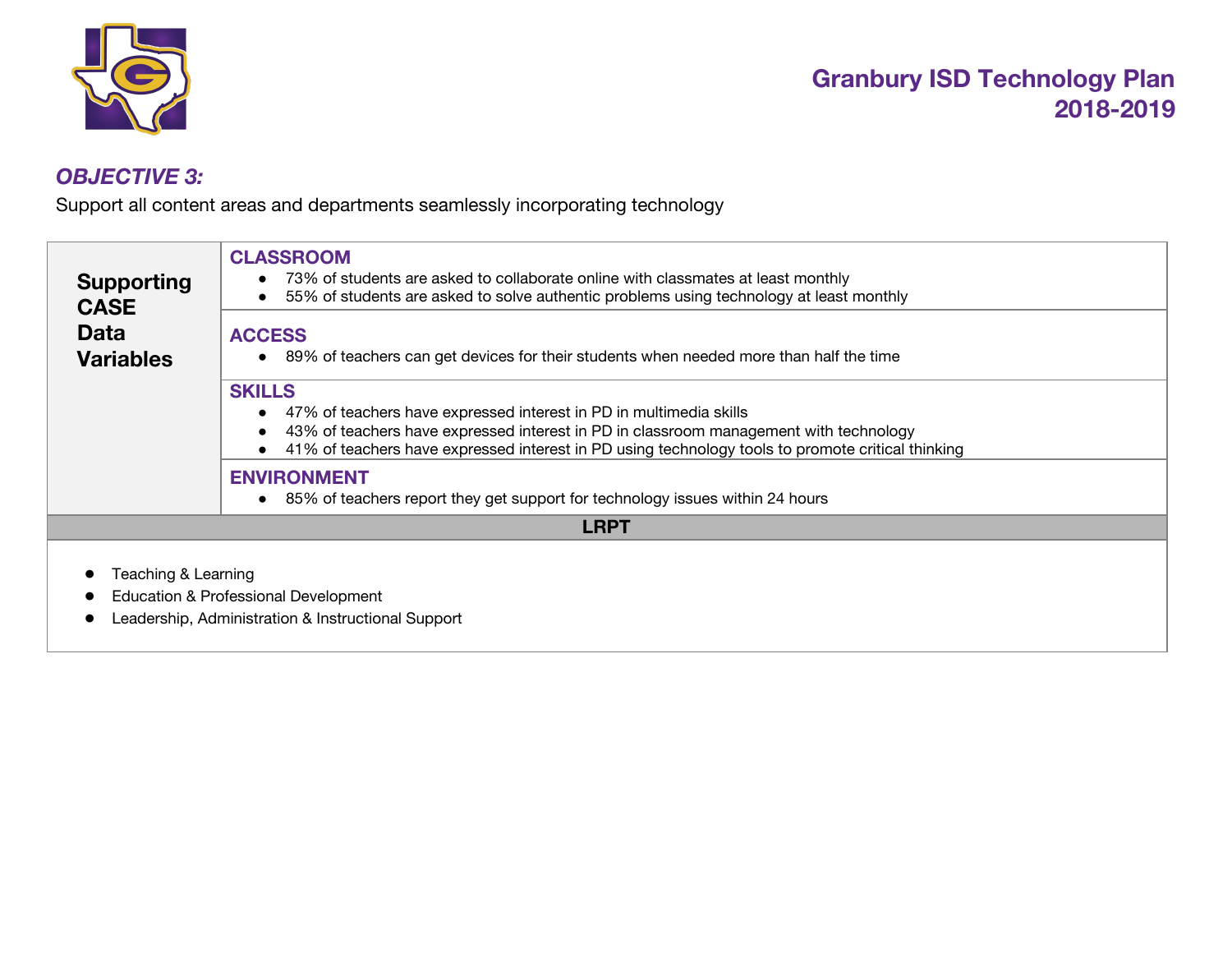

#### STRATEGY 1

Provide PD targeting teacher use of the 4Cs, multimedia skills, and managing technology driven classrooms

Professional development is key in successful technology integration. Technology staff development is designed in response to data collected in the BrightBytes survey, from district initiatives, campus requests, and from observed student and teacher needs. BrightBytes data indicated a high demand for professional development targeting teacher use of the 4Cs, classroom management related to technology use, and multimedia. GISD will be hosting #Teach4Gr8ness, an innovative technology conference, on June 4 and 5 at Granbury High School. Experts in technology integration will be presenting along with our GISD experts. Targeted professional development will be offered throughout the year. Classes will be offered face-to-face, online, and on-demand. GISD also offers a variety of courses through an online portal. All PD is designed to support successful implementation of project-based learning.

| <b>LRPT</b>                                | <b>Owner</b>                                                                       | <b>Timeline</b>      | <b>Budget/Resources</b>                                                                                                                                                                                          | <b>Success Measure</b>                                                                                                                                        |
|--------------------------------------------|------------------------------------------------------------------------------------|----------------------|------------------------------------------------------------------------------------------------------------------------------------------------------------------------------------------------------------------|---------------------------------------------------------------------------------------------------------------------------------------------------------------|
| Education &<br>Professional<br>Development | Director of<br>$\bullet$<br>Technology<br>Instructional<br>$\bullet$<br>Technology | July 2018- June 2019 | \$125,000<br>Funding sources include<br>the technology budget and<br>the curriculum department<br>budget<br>Course Outlines<br><b>Online Courses</b><br>Instructional<br>Technology<br>Coordinator's<br>Schedule | <b>BrightBytes Data</b><br>PD Participation<br>$\bullet$<br>Participation in<br>$\bullet$<br>#Teach4Gr8ness Rally June<br>2018<br><b>Eduphoria Statistics</b> |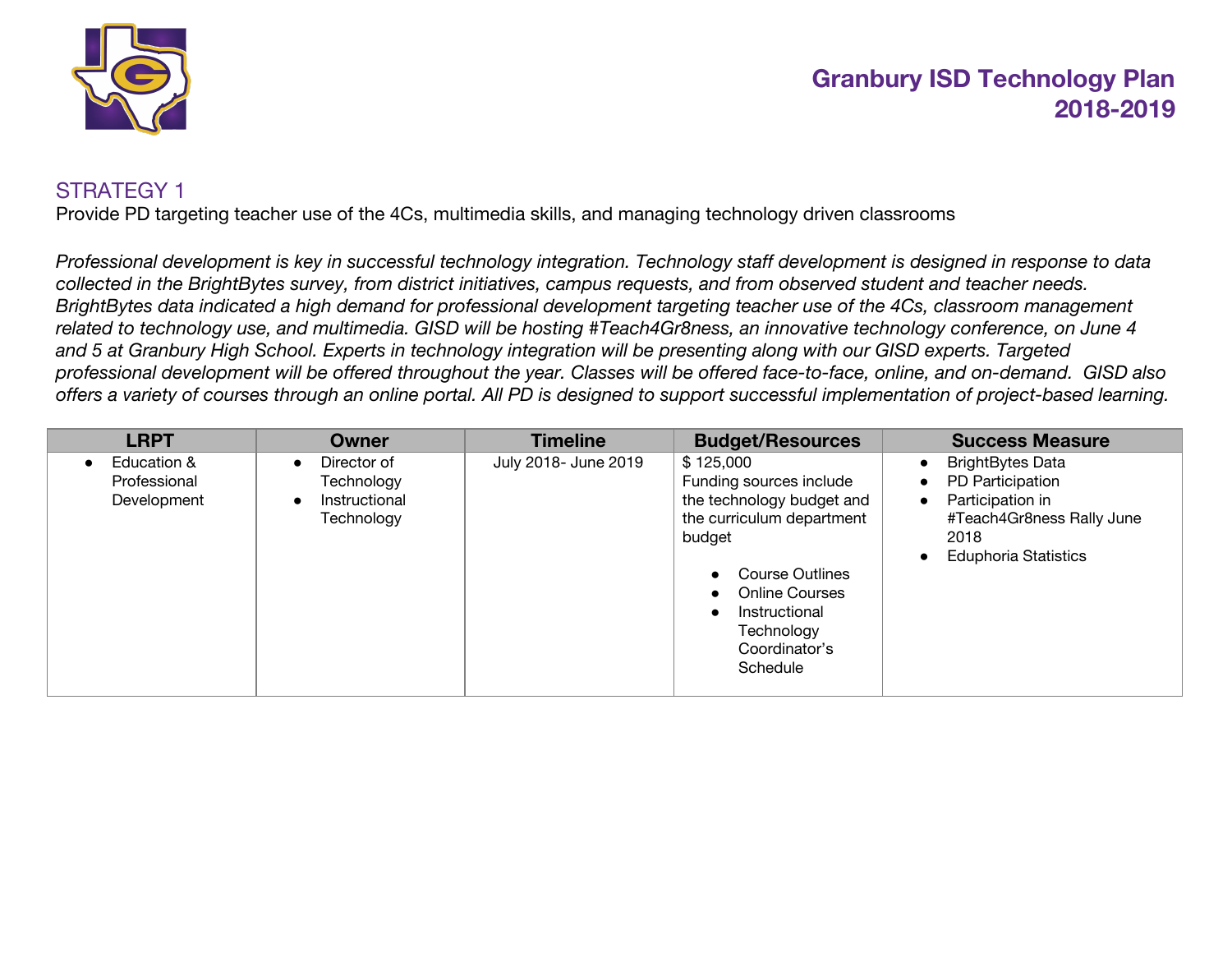

#### STRATEGY 2

Sustain use of G Suite for Education (formerly Google Apps for Education)

GISD has invested heavily in G Suite. This is an investment of time, not money since G Suite is free for educational institutions. GISD utilizes G Suite for a variety of purposes including student email, document storage, calendars, and other apps provided in the suite. Curriculum documents are available via Google Drive. G Suite is the driving force behind successful technology implementation of the 4Cs. G Suite provides a secure way for students to communicate, collaborate, create, and think critically. Sustaining G Suite is *imperative. All PD is designed to support successful implementation of project-based learning.*

| <b>LRPT</b>                                                          | Owner                                                    | <b>Timeline</b>      | <b>Budget/Resources</b>                                                                                                                             | <b>Success Measure</b>                                                                                             |
|----------------------------------------------------------------------|----------------------------------------------------------|----------------------|-----------------------------------------------------------------------------------------------------------------------------------------------------|--------------------------------------------------------------------------------------------------------------------|
| Teaching &<br>Learning<br>Education &<br>Professional<br>Development | Director of<br>Technology<br>Instructional<br>Technology | July 2018- June 2019 | No specific budget is<br>outlined for G Suite.<br><b>Active G Suite</b><br>account<br>Integration with<br><b>Active Directory</b><br>Google Academy | <b>G Suite Statistics</b><br>PD Participation<br><b>BrightBytes Data</b><br><b>Student Portfolios</b><br>$\bullet$ |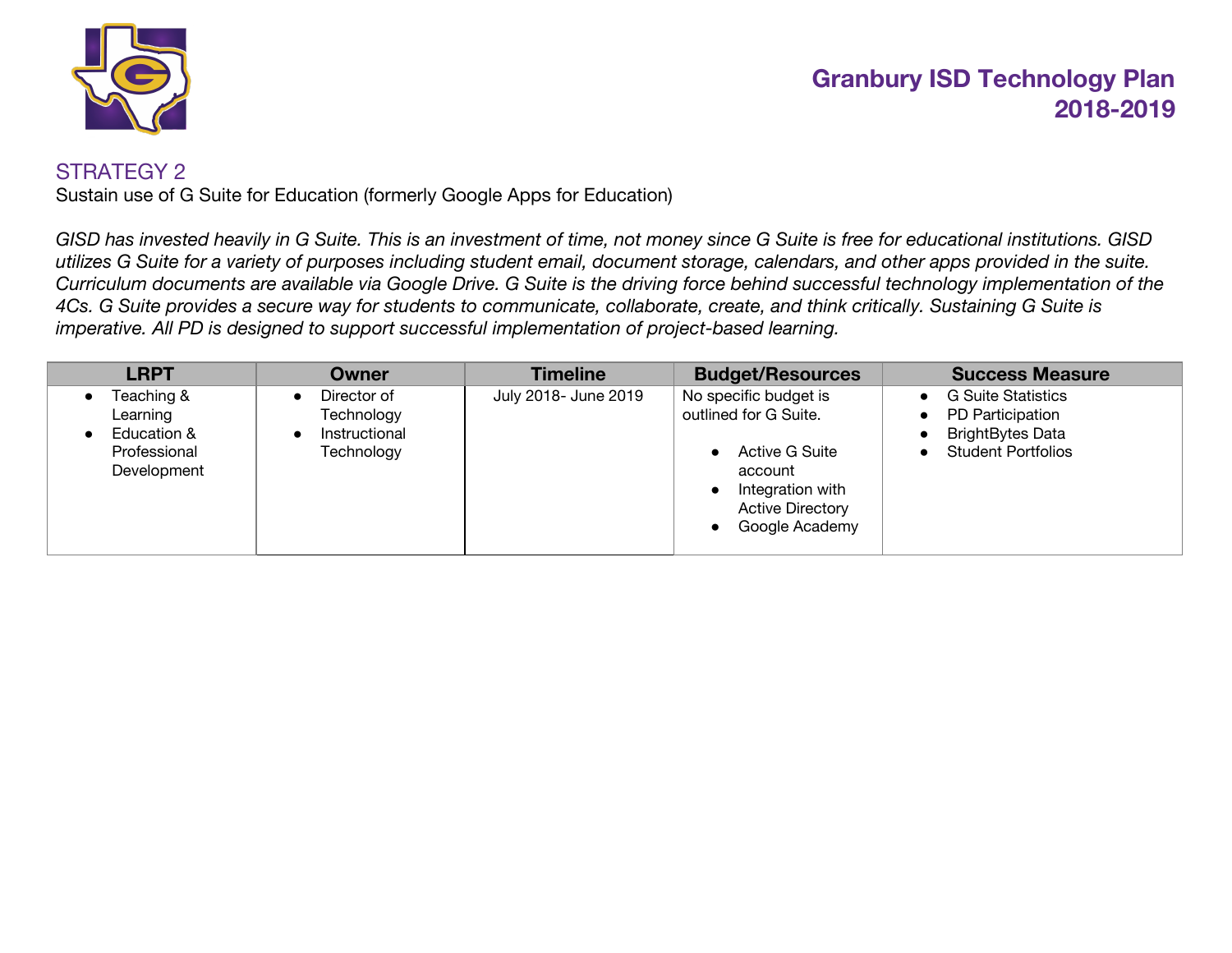

#### STRATEGY 3

Provide PD to enhance classroom environment through technology centers

Seamlessly incorporating technology into the classroom is a task which requires a shift of mindset from teacher-directed activities to student-driven learning. Professional development is a necessary component to help teachers make this transition from the traditional classroom to a 21st Century environment. Sessions at the #Teach4Gr8ness Rally will focus on technology integration for all students. *All PD is designed to support successful implementation of project-based learning.*

| <b>LRPT</b>                                                          | Owner                                                    | <b>Timeline</b>      | <b>Budget/Resources</b>                                                                                                                                             | <b>Success Measure</b>                                                                                                                                                                                          |
|----------------------------------------------------------------------|----------------------------------------------------------|----------------------|---------------------------------------------------------------------------------------------------------------------------------------------------------------------|-----------------------------------------------------------------------------------------------------------------------------------------------------------------------------------------------------------------|
| Teaching &<br>Learning<br>Education &<br>Professional<br>Development | Director of<br>Technology<br>Instructional<br>Technology | July 2018- June 2019 | \$25,000<br>Funding sources include<br>the technology budget and<br>the curriculum department<br>budget<br>Instructional<br>Technology<br>Coordinator's<br>Schedule | PD Participation<br>$\bullet$<br><b>BrightBytes Data</b><br><b>Student Engagement</b><br>Organized Centers in<br>$\bullet$<br>Classrooms<br><b>Classroom Visits</b><br>Participation in<br>#Teach4Gr8ness Rally |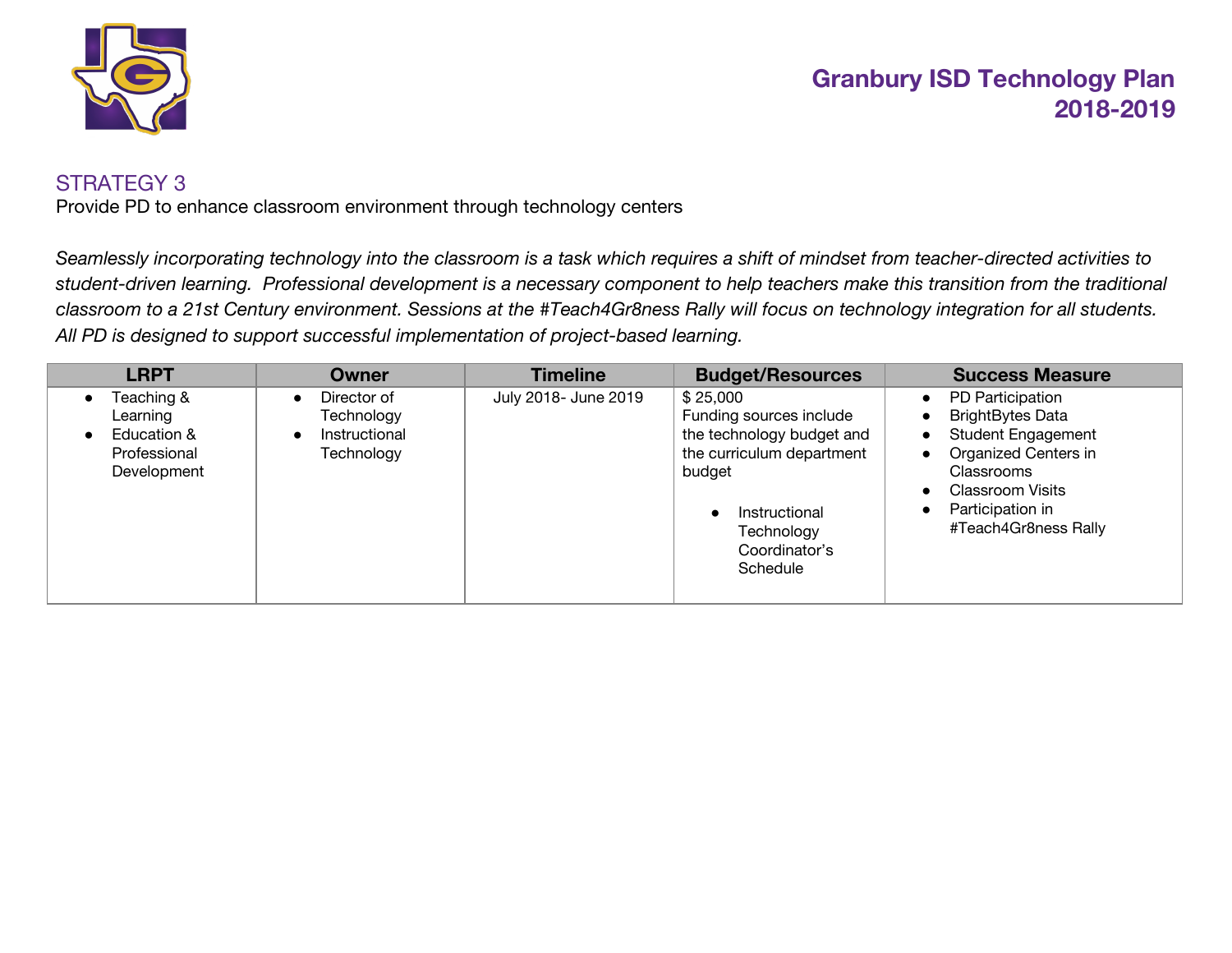

#### STRATEGY 4

Foster relationships and maximize communication among all GISD stakeholders

GISD works to enhance communication with parents, students, staff and the community. GISD social media accounts allow up to the minute information about the district, all campuses, and many classrooms. Skyward Family Access and Skyward Student Access allow both parents and students to monitor grades, attendance, health information and keep in touch with teachers and student progress. GISD utilizes a district-wide notification system for emergency broadcasts, parent outreach, and student attendance communications. The GISD website, maintained by the Public Information Officer, is the face of the district and remains current at all times. It contains a *wealth of information for all visitors.*

| <b>LRPT</b>                                                                                                     | Owner                                                                                                                                                       | <b>Timeline</b>      | <b>Budget/Resources</b>                                                                                                                                                                     | <b>Success Measure</b>                                                                                                                                                        |
|-----------------------------------------------------------------------------------------------------------------|-------------------------------------------------------------------------------------------------------------------------------------------------------------|----------------------|---------------------------------------------------------------------------------------------------------------------------------------------------------------------------------------------|-------------------------------------------------------------------------------------------------------------------------------------------------------------------------------|
| Leadership,<br>$\bullet$<br>Administration &<br>Instructional<br>Support<br>Teaching &<br>$\bullet$<br>Learning | Director of<br>$\bullet$<br>Technology<br><b>Public Relations</b><br>$\bullet$<br>Officer<br>Instructional<br>Technology<br>Campus Admin<br><b>Teachers</b> | July 2018- June 2019 | \$60,000<br>Funding sources include<br>the technology budget and<br>the Public Information<br>Officer's budget<br><b>Public Information</b><br>Officer's schedule<br>Technology<br>Training | Social Media Presence<br><b>SchoolWires Statistics</b><br>$\bullet$<br><b>SchoolMessenger Statistics</b><br>$\bullet$<br><b>Skyward Communication</b><br>$\bullet$<br>Reports |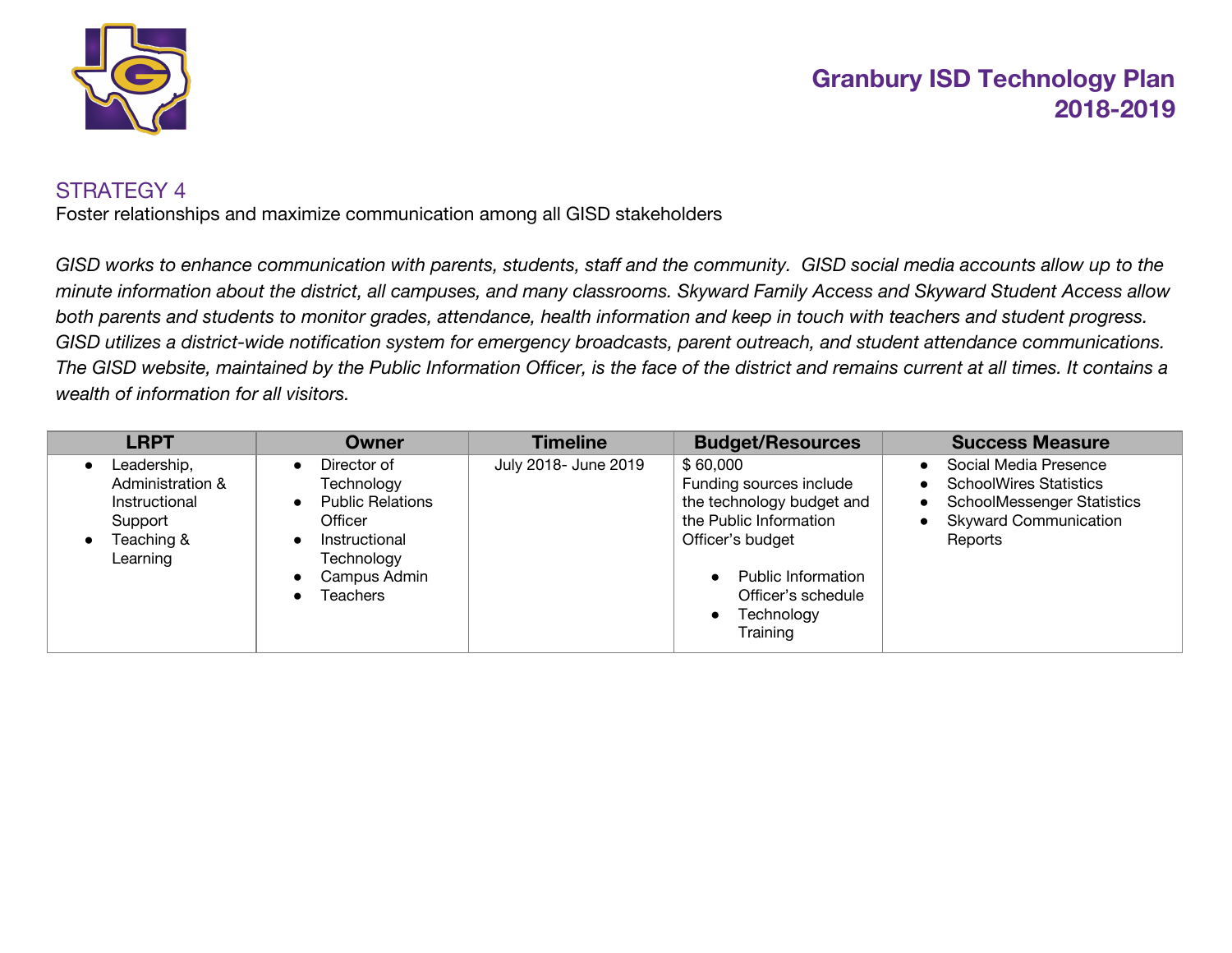

#### STRATEGY 5

Employ technology as a tool to facilitate data-driven decision making, access and maintain necessary records, and streamline reporting

GISD utilizes technology as a tool to access and maintain student records for attendance, grades, discipline, transcripts, and PEIMS reporting. Student testing information, Rtl, IEP, LPAC, and 504 information is also stored electronically for mandatory reporting processes. In addition to student reporting, department reporting including transportation, HR, Facilities, Maintenance, and the Business Office all utilize technology systems for scheduling, recruiting, substitute reporting, route management, work orders, and *financial management.*

| <b>LRPT</b>                                                              | Owner                                                                                                                                                                         | <b>Timeline</b>      | <b>Budget/Resources</b>                                                                                                                                                                  | <b>Success Measure</b>                                                                                                                                                                                                                                                                                                                                                                                                         |
|--------------------------------------------------------------------------|-------------------------------------------------------------------------------------------------------------------------------------------------------------------------------|----------------------|------------------------------------------------------------------------------------------------------------------------------------------------------------------------------------------|--------------------------------------------------------------------------------------------------------------------------------------------------------------------------------------------------------------------------------------------------------------------------------------------------------------------------------------------------------------------------------------------------------------------------------|
| Leadership,<br>$\bullet$<br>Administration &<br>Instructional<br>Support | Director of<br>Technology<br>Instructional<br>Technology<br>Curriculum<br>Department<br><b>Special Education</b><br>Department<br>Assistant<br>Superintendent<br>Campus Admin | July 2018- June 2019 | \$250,000<br>Funding sources include<br>technology, special<br>education, human<br>resources, transportation,<br>maintenance, food<br>service, curriculum and<br>business office budgets | All student records readily<br>$\bullet$<br>available including special<br>education, testing, grades,<br>discipline, transcripts, and<br>progress records from various<br>software programs<br>Department reports from<br>$\bullet$<br>Athletics, Transportation,<br>Maintenance, Facilities,<br>Support Services, Technology<br>and the Business Office<br>Accurate reporting for state<br>$\bullet$<br>and federal mandates |